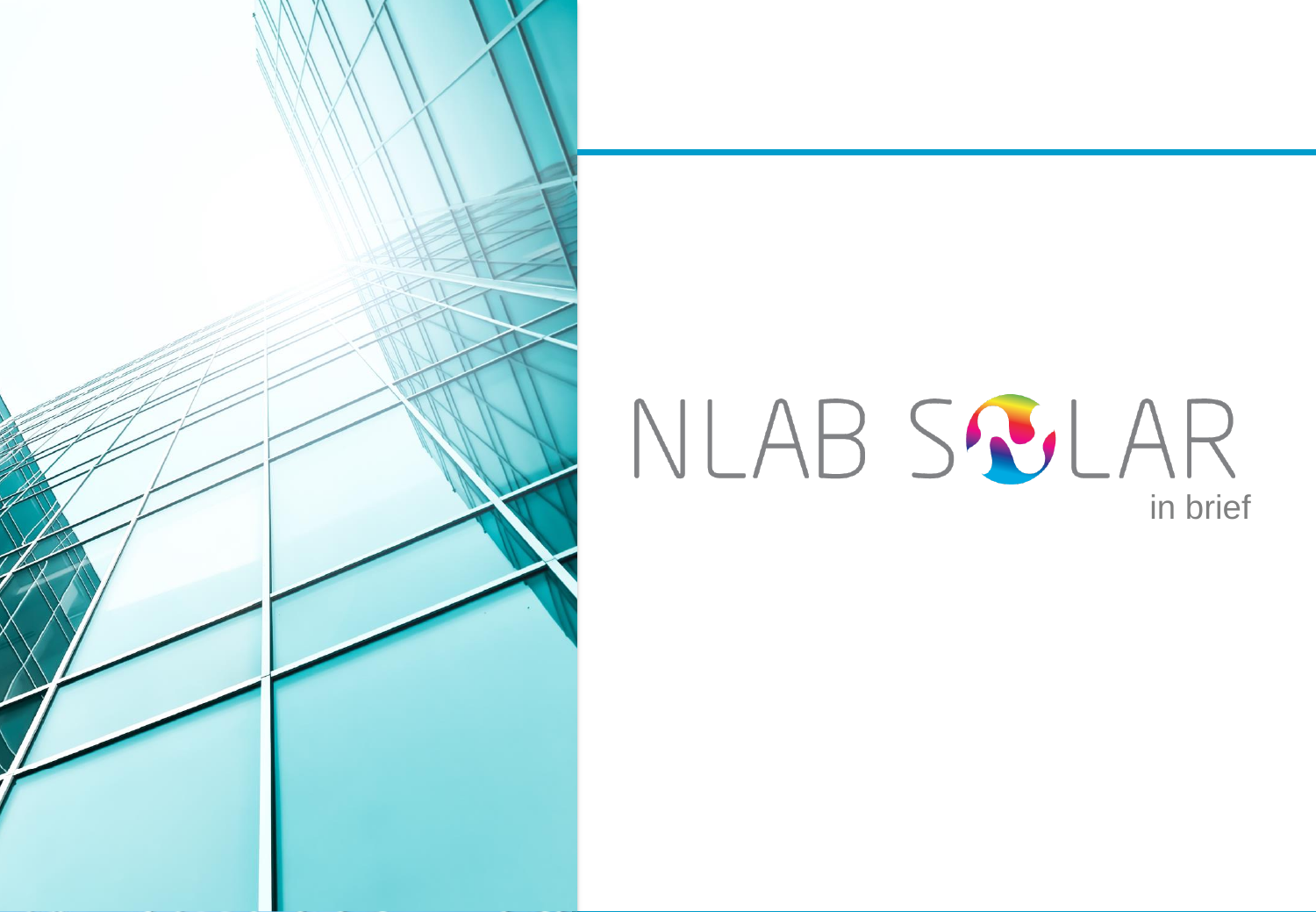## **Overview**



# 2008 *Founded*

NLAB S

### Founding partners



*Objective "to produce solar cells using established technology as cost efficiently as possible"*

#### Breakthrough of cutting edge technology

- **Crystal clear breakthrough (1DPC) for** transparent DSC
- **-** Disruptive technology (HEFFA) for nontransparent DSC



2014

*Corporate vision "One of the world's leading third generation PV companies"*

#### Future outlook

*Technological vision "One square meter of fa*ç*ade will provide electricity for one square meter of office space"*

> *Commercial vision "Large scale manufacturing established in the Middle East in 2014"*

*Operational vision "Projected investment for 200MW plant below 30M*€*"*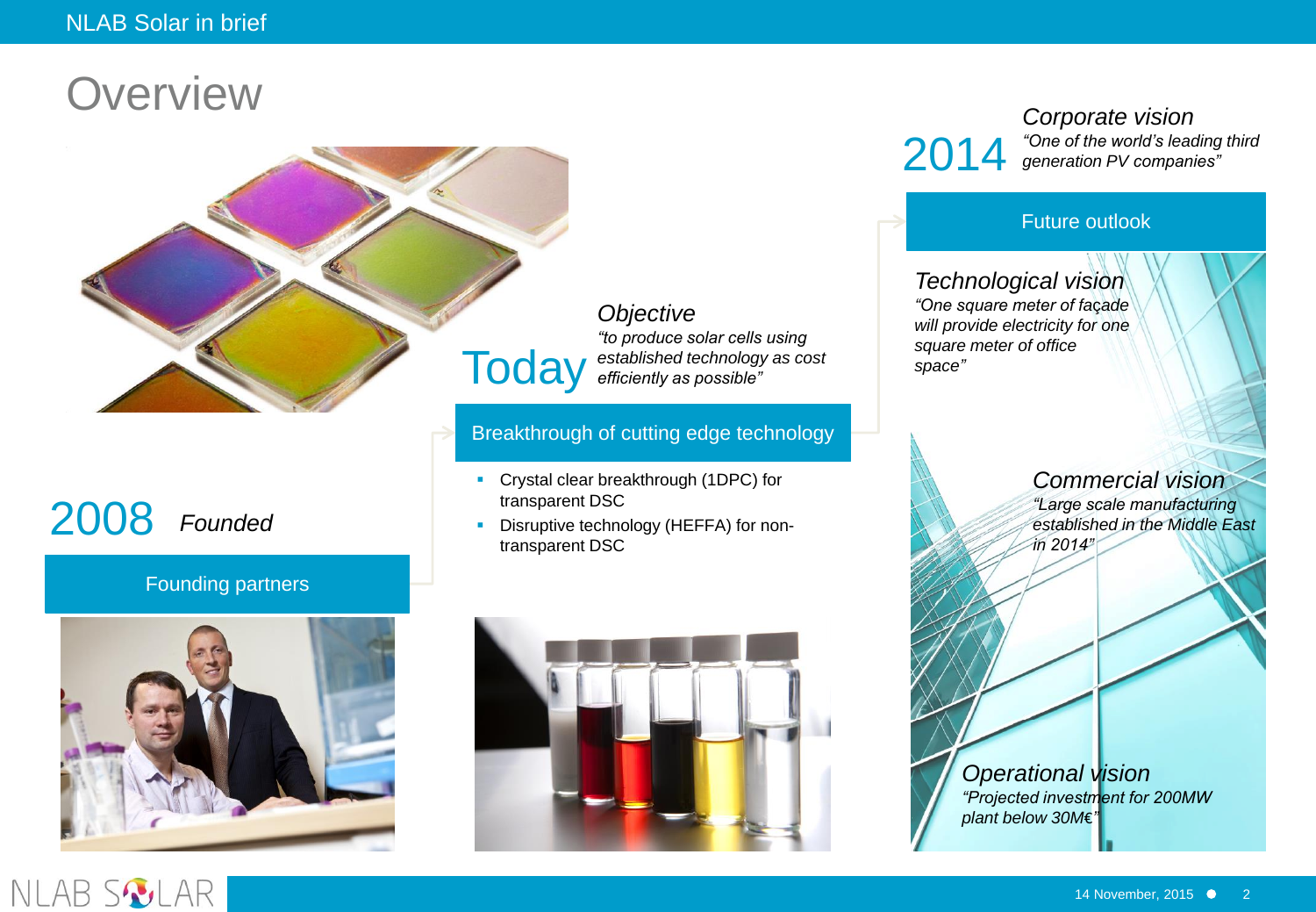### Investment attractions

### Breakthrough of cutting edge technology Manufacturing does not require elaborate equipment Scalable to terawatts due to availability of raw materials Homogeneous machinery enables flexibility and interchangeability in production line ■ Projected investment for 200 MW plant below 30M€ 4. Cost effective manufacturing End-use areas include construction (BIPV, BAPV), automotive (AIPV), consumer electronics and power plants Contacts and relationships with customers and end-use industries well under way Commercial collaborations with the largest façade and construction companies in the Northern Europe such as Fasadglas Bäcklin, Skanska etc. 6. Vast market potential NLAB Solar holds cutting edge technology through its patented transparent and non-transparent DSC Patented technology enables world record light harvesting capacity, enhancing solar-to-electric energy conversion efficiency of transparent and non-transparent DSC significantly Patented technology enables low cost structure of input materials and durability tailored to suit demand Framework for efficiency in place **Technological leadership Screen printing is a standardized and proven method for mass production used in printed electronics**  Enables commercialization and scaling of a previously small scale lab generated DSC Proven production 3. Froven pro **NLAB Solar will be able to commercialize on output products from each R&D phase** Potential en route apportunities **Potential en route applications include** consumer electronics and portable devices Strong intellectual property **Number 2018** Solar has patents and patent applications on materials, core methods and product applications **rights FILE 1** Flexible design with no limitations in patterns, graphical design and different colors Possibility in design<br>Possibility to use rigid substrates such as glass or flexible substrates such as plastic or metal foil 2.

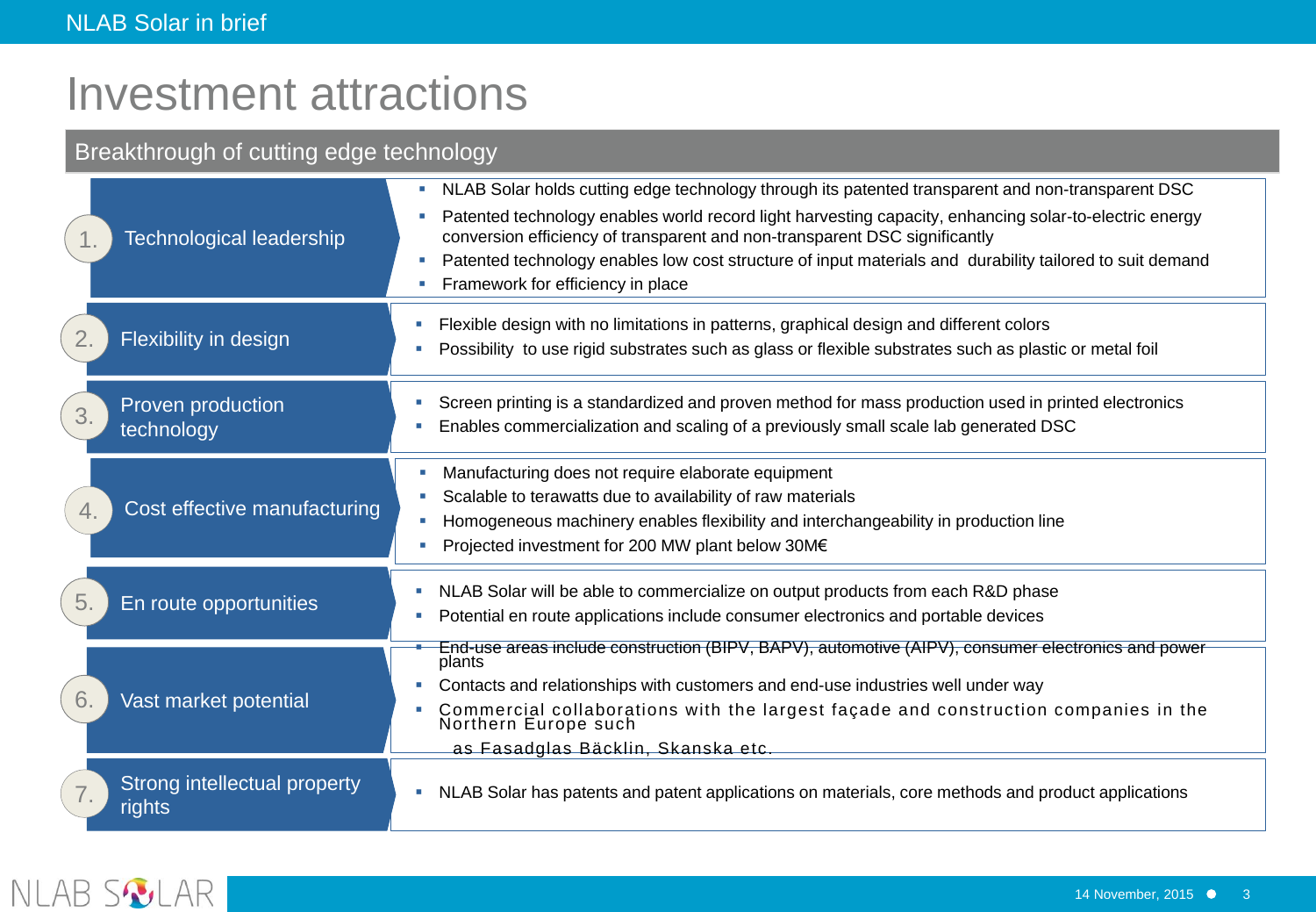# **Collaborations**



| EPFL Lausanne, Professor Michael<br>Grätzel | Swedish Energy Agency                                                  | Fasadglas Bäcklin, largest façade<br>company in Northern Europe | Global construction companies |
|---------------------------------------------|------------------------------------------------------------------------|-----------------------------------------------------------------|-------------------------------|
| National Research Council of<br>Spain,      | <b>European Commission</b><br>$\mathcal{L}$<br>Under the LIFE+ Project | Major car manufacturer                                          | • Major chemical companies    |
| Professor Hernán Míguez                     | $\star$ $\star$                                                        | <b>Undisclosed Consumer Electronics</b>                         |                               |
| Aalto School of Science                     | <b>Nordic Innovation Center</b>                                        | supplier                                                        |                               |
| Danish Technological Institute              |                                                                        | Snöhetta Architects                                             | Power and energy companies    |
| Ångström Laboratory                         | Vinnova (Swedish Governmental<br>Agency for Innovation Systems)        |                                                                 |                               |
| • IVA (The Royal Swedish Academy            |                                                                        |                                                                 |                               |
| of Engineering Sciences)                    |                                                                        |                                                                 |                               |

*"It makes me very happy to see the recent developments of NLAB Solar, a strong management and great technological knowledge together with its collaborations will shorten the time to market substantially. The entire DSC business is at the verge of a commercial break-through and NLAB Solar together with its partners has a strong position and can advance rapidly"*

Professor Michael Grätzel, inventor of the DSC and the winner of the Millennium Technology Grand Prize in 2010

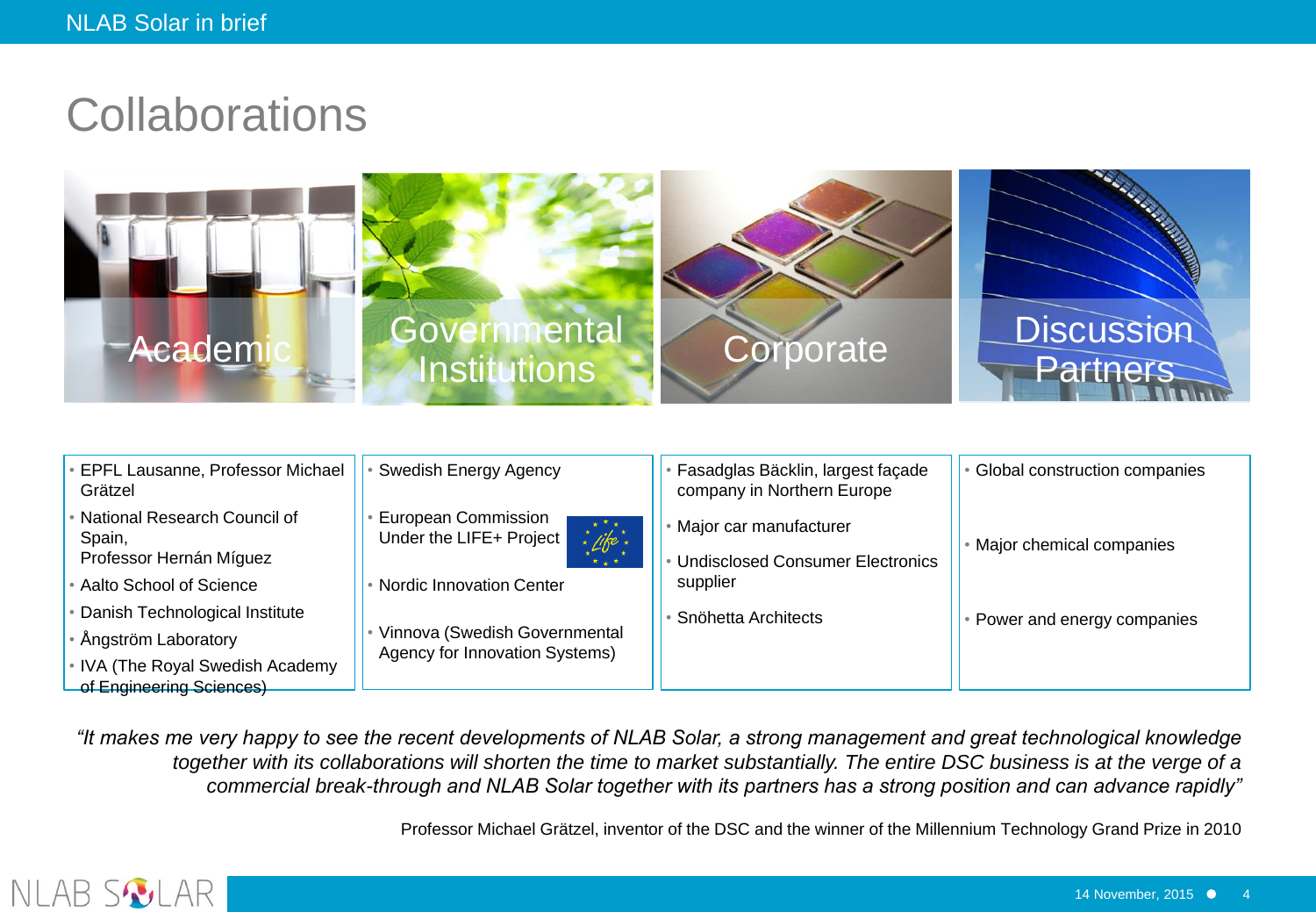# Technological roadmap



En route opportunities **Boundary conditions determining positioning** 



NLAB Solar's positioning accommodates the boundary conditions of the market, technology and regulations